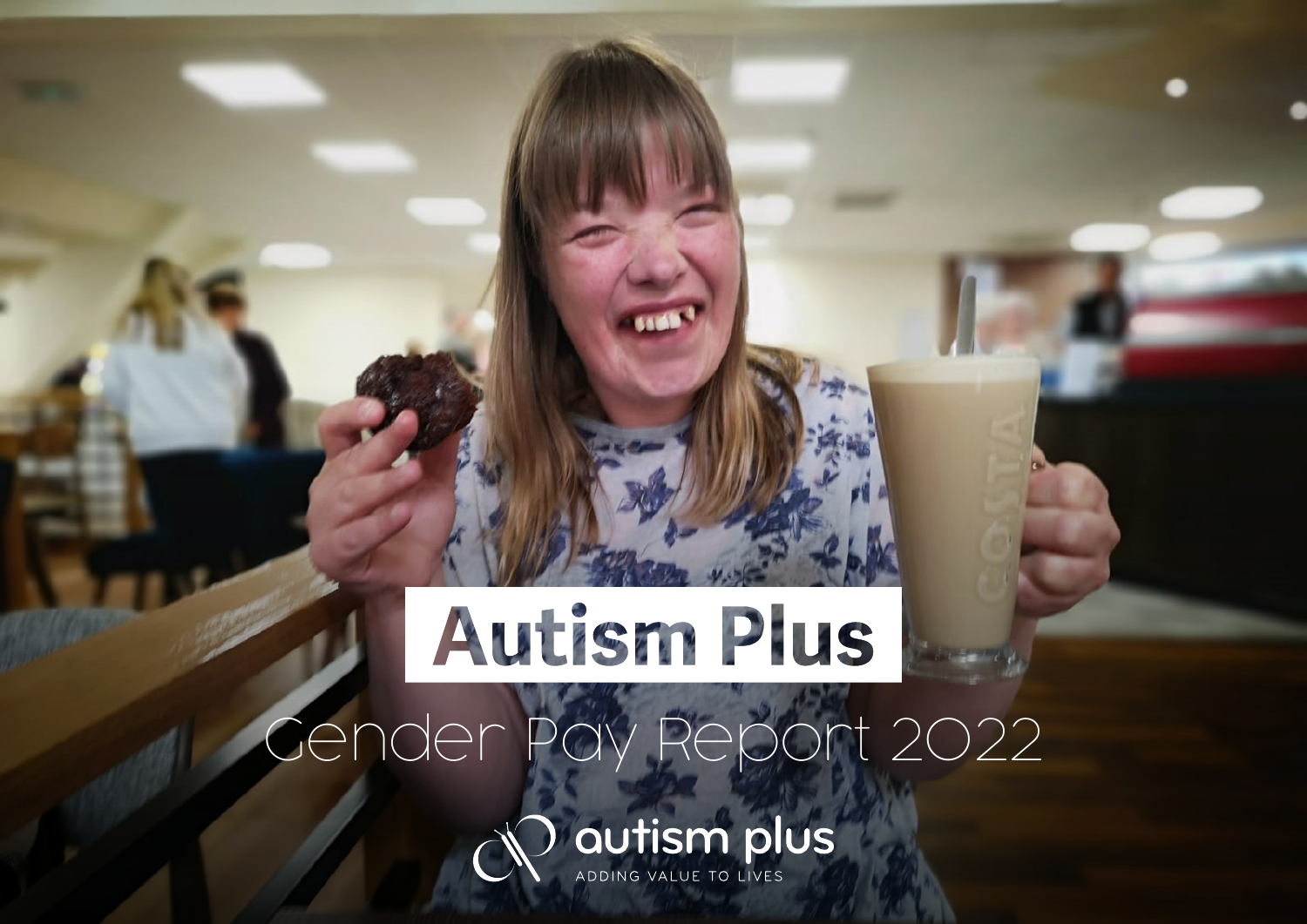# **A Message from Philip Bartey, Chief Executive Officer**

We are a charity that supports adults and young people with autism, learning disabilities and mental health conditions across Yorkshire and Humber. Every part of what we do is about supporting people to take control over their lives. In order to do this, we pride ourselves on a creating a diverse workforce of committed and hard working teams, whereby we provide opportunities of development to all.

We welcome the opportunity to carry out Gender Pay Reporting, which is part of the Equality Act 2010, and to provide analysis on the results. The gender pay gap shows the difference in the average pay between all men and women in a workforce, and this report outlines Autism Plus Ltd.'s gender pay gap using the snapshot date of 5th April 2021. This information will be the basis of ongoing reviews and analysis in order to increase the diversity of the organisation and to continue to provide a quality service in line with the Autism Plus philosophy.

Our approach to pay is based on the job role, and therefore men and women that do equivalent jobs are paid at an equal level.

The reports details that 71% of the total workforce are female. The Support Worker role makes up around 80% of the charity and from our experiences with recruiting people into these roles it tends to attract more female applicants, hence a high percentage of our workforce being female.

I can confirm that the information and data in this report is accurate and complies with the Equality Act 2010 (Gender Pay Gap information) Regulations 2017.

Philip Bartey, CEO



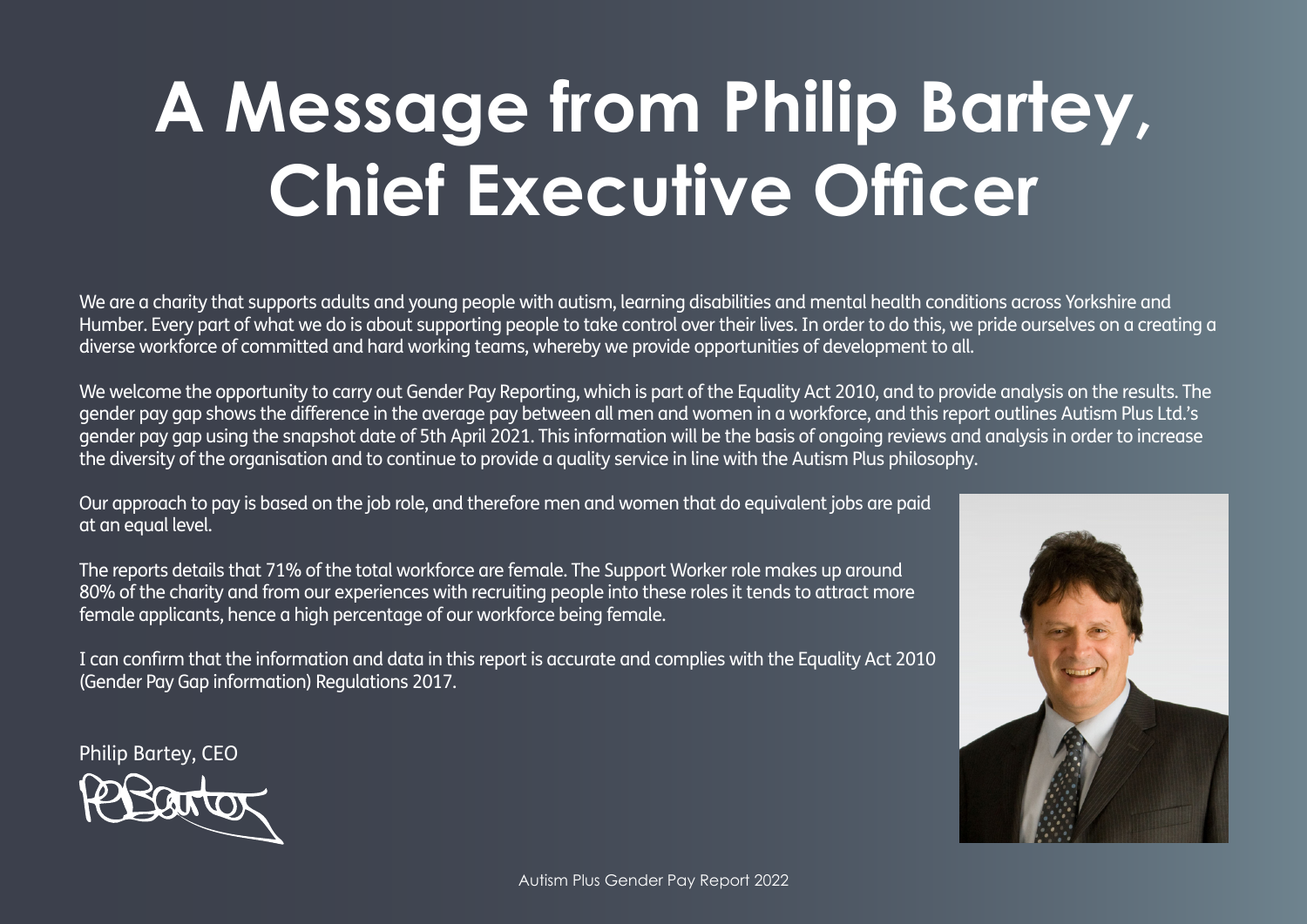### **The Results**

#### The table below shows the overall Autism Plus results.

| <b>Mean (Average) Gender Pay Gap</b>      | $0.3\%$ |  |  |
|-------------------------------------------|---------|--|--|
| Median (Middle value) Gender Pay Gap      | $0\%$   |  |  |
| Autism Plus do not operate a bonus scheme |         |  |  |

Below is a table showing the proportion of males and females when divided into 4 pay quartiles from lowest to highest salary. Alongside this we have also displayed median gender pay gap for each quartile. As a charity within the care sector the majority of the roles within the organisation have typically attracted more females than males.

| <b>Quartile</b>     | Male <sup>1</sup> | Female | <b>Median Gender Pay Gap</b> |
|---------------------|-------------------|--------|------------------------------|
| <b>Lower</b>        | 30%               | 70%    | 0%                           |
| <b>Lower Middle</b> | 29%               | 71%    | 0%                           |
| <b>Upper Middle</b> | 25%               | 75%    | 0%                           |
| <b>Upper</b>        | 32%               | 68%    | 0.5%                         |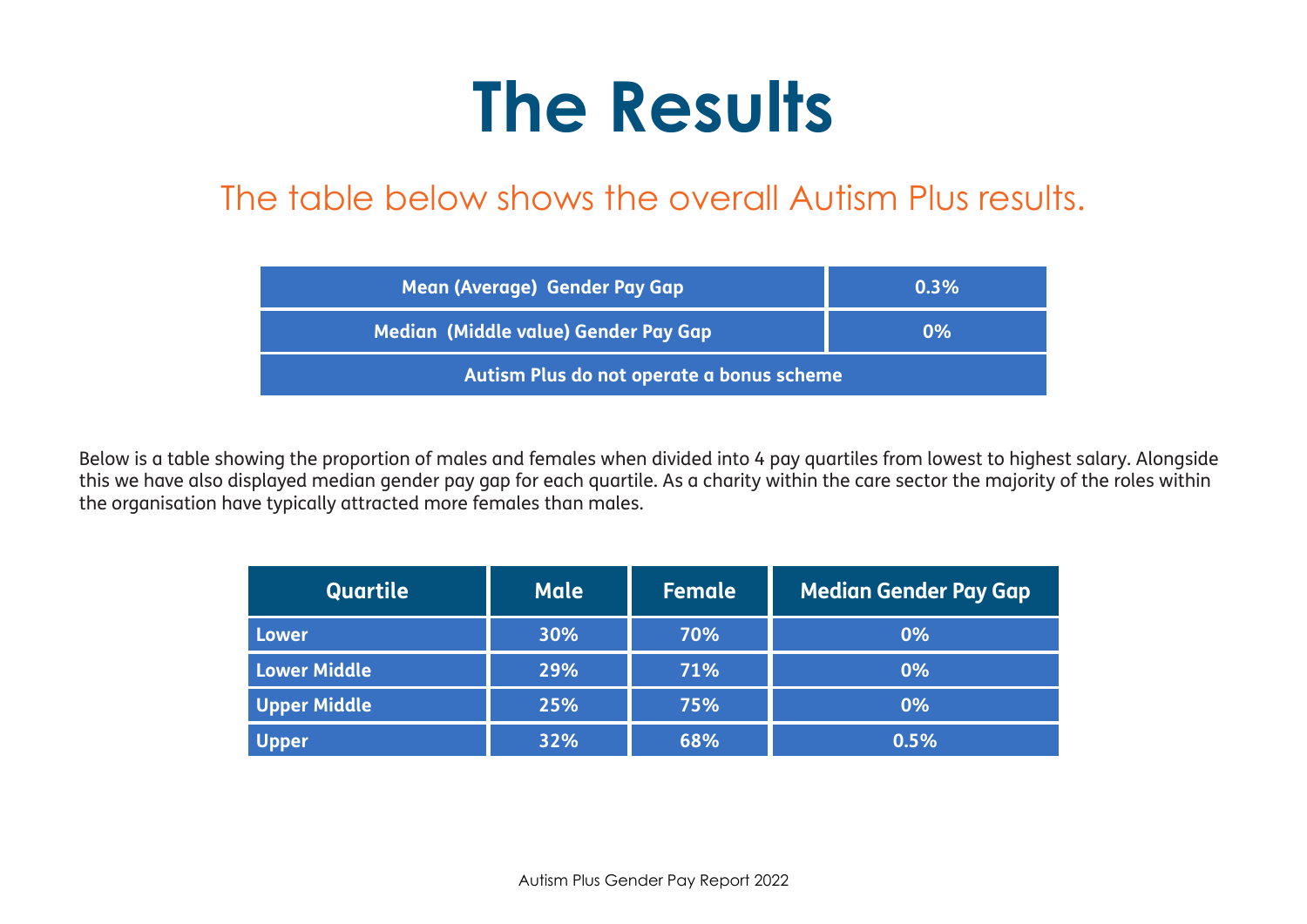### **The Results**